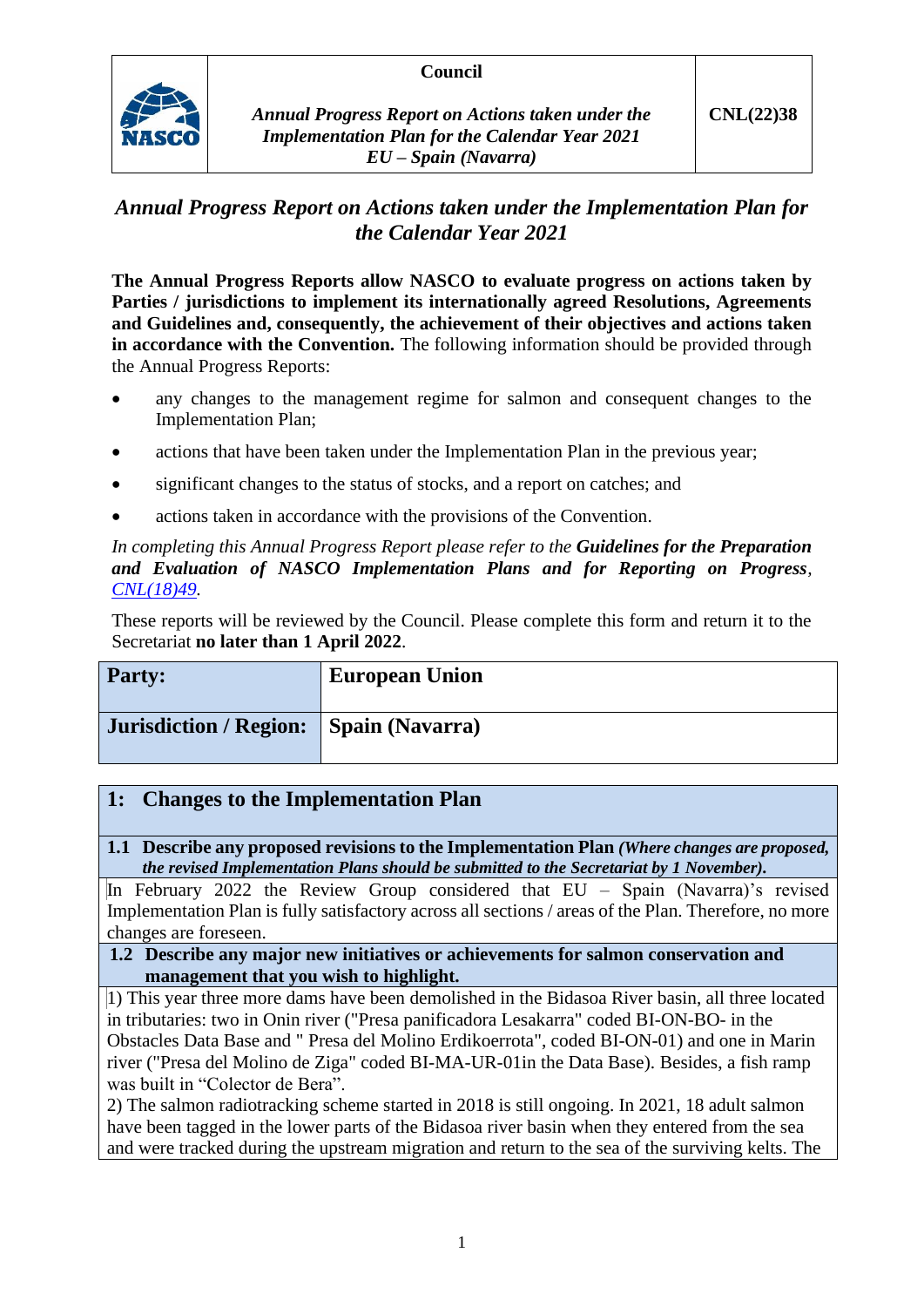analysis of the data gathered in 2021 is still ongoing. All the information gathered through these monitoring schemes will be used by the Government of Navarra in the management of the species with the objective of improving its population size and conservation status. 3) Besides, in 2019 a new programme of voluntary donations was implemented with anglers, and during this year the programme continued. Under this programme, on a voluntary basis anglers can donate each captured alive salmon to the Department of Environment to be tagged with a transmitter and released for its monitoring in the river or to be brought to the fish farm of the Government and used as breeder. Two salmon out of the 29 salmon caught in the 2021 angling season (7%) were donated (one 2SW female and one 2SW male) and anglers in all cases decided to bring them to the fish farm. The female survived until the spawning season, and produced around 8,400 eggs. At the moment, the new born fries are growing in the fish farm and will be released in the river in spring under the restocking scheme that the Government of Navarra carries out in Bidasoa River yearly since the 90's. The main objective of this programme is to change the anglers' way of thinking towards a more sustainable angling practice that should lead in the future to the normalization of the "catch and release" angling (no practiced by anglers in the Bidasoa River at the moment), while anglers are involved in the conservation tasks of the species that the Regional Government carries out in Bidasoa River. This results are considered as an important success as the media impact has been quite important and the general public acceptance is also big, which would certainly encourage more anglers to join the initiative in the coming seasons. Since the project was implemented three years ago, a total of 98,000 eggs have been "saved".

## **2: Stock status and catches.**

#### **2.1 Provide a description of any new factors that may affect the abundance of salmon stocks significantly and, if there has been any significant change in stock status since the development of the Implementation Plan, provide a brief (200 word max) summary of these changes.**

There have not been new factors that may affect the abundance of salmon stocks since last year. Since the development of the Implementation Plan, several barriers have been removed and as a result, there seems to be an improvement on the colonisation rate of the basin by the migrating spawners, as they seem to reach further, faster and in greater numbers to the upper areas of the Bidasoa River basin, where they were seldom seen in the past. The size of the stock varies among years, but on average, it seems to remain around 400-420 spawners. However, in 2021 a minimum of 210 adult salmon entered the Bidasoa River, less than expected but still under the natural population oscillations.

**2.2 Provide the following information on catches:** *(nominal catch equals reported quantity of salmon caught and retained in tonnes 'round fresh weight' (i.e. weight of whole, ungutted, unfrozen fish) or 'round fresh weight equivalent').*

|                          | $\ldots$ , $\ldots$ , $\ldots$ , $\ldots$ , $\ldots$ , $\ldots$ , $\ldots$ , $\ldots$ , $\ldots$ , $\ldots$ , $\ldots$ , $\ldots$ , $\ldots$ |           |         |            |
|--------------------------|----------------------------------------------------------------------------------------------------------------------------------------------|-----------|---------|------------|
| (a) provisional nominal  | In-river                                                                                                                                     | Estuarine | Coastal | Total      |
| catch (which may be      | 0.127                                                                                                                                        |           |         | $0.127$ tn |
| subject to revision) for |                                                                                                                                              |           |         |            |
| $2021$ (tonnes)          |                                                                                                                                              |           |         |            |
| (b) confirmed nominal    | 0.212                                                                                                                                        |           |         | $0.212$ tn |
| catch of salmon for      |                                                                                                                                              |           |         |            |
| $2020$ (tonnes)          |                                                                                                                                              |           |         |            |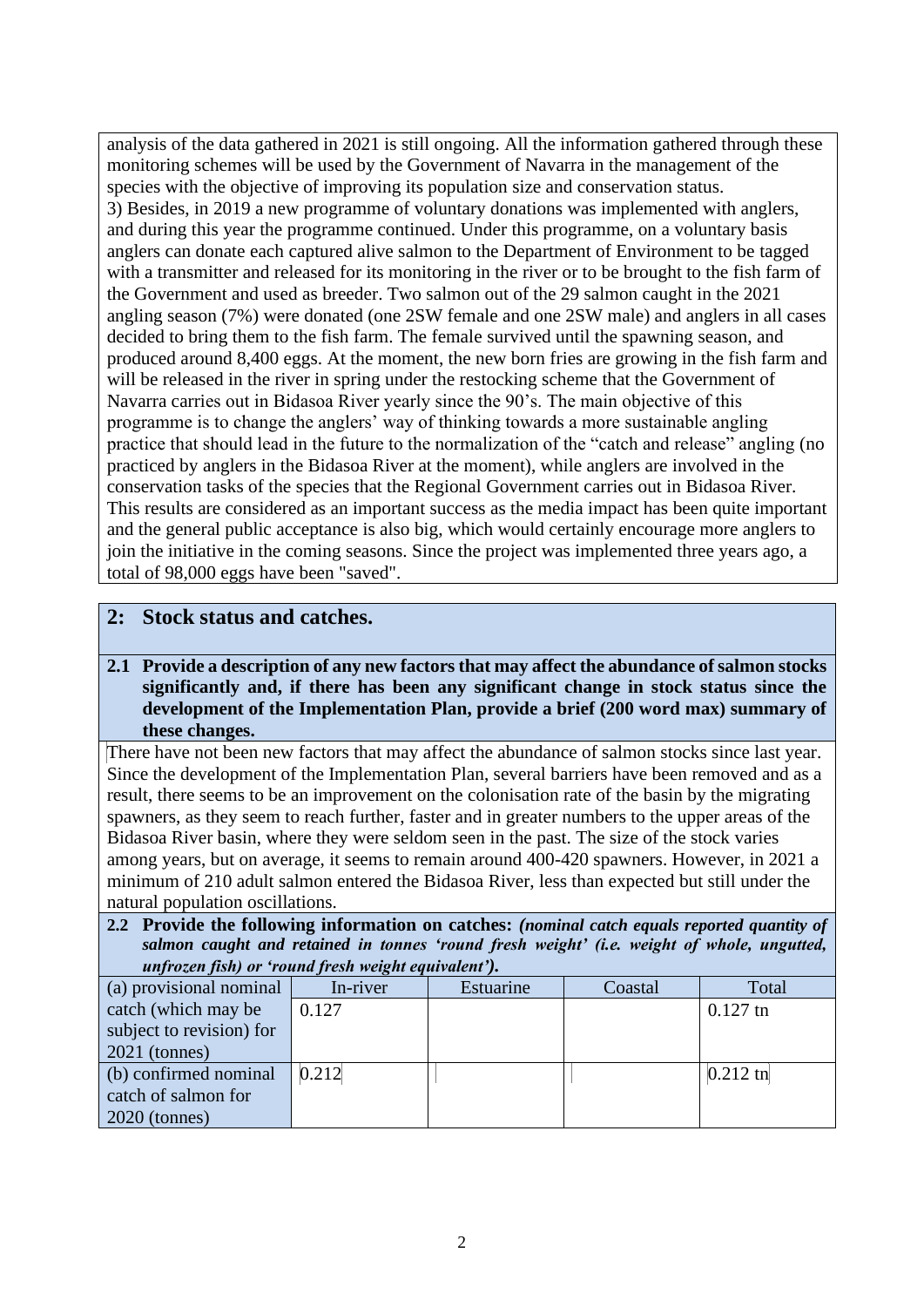| (c) estimated             |                                                                          |                                                                      |  |
|---------------------------|--------------------------------------------------------------------------|----------------------------------------------------------------------|--|
| unreported catch for      |                                                                          |                                                                      |  |
| $2021$ (tonnes)           |                                                                          |                                                                      |  |
| (d) number and            | Catch and release angling is not practiced by the Bidasoa River anglers. |                                                                      |  |
| percentage of salmon      | However, 2 of the 29 captured salmon (7% of the total angling catch)     |                                                                      |  |
| caught and released in    |                                                                          | were donated and brought alive to the fish farm of the Government of |  |
| recreational fisheries in |                                                                          | Navarra to be used as breeders in the restocking scheme              |  |
| 2021                      |                                                                          |                                                                      |  |

# **3: Implementation Plan Actions.**

**3.1 Provide an update on progress on actions relating to the Management of Salmon Fisheries** *(section 2.9 of the Implementation Plan).*

*Note: the reports under 'Progress on action to date' should provide a brief overview of each action. For all actions, provide clear and concise quantitative information to demonstrate progress. In circumstances where quantitative information cannot be provided for a particular action because of its nature, a clear rationale must be given for not providing quantitative information and other information should be provided to enable progress with that action to be evaluated. While referring to additional material (e.g. via links to websites) may assist those seeking more detailed information, this will not be evaluated by the Review Group.*

| <b>Action</b><br>F1: | Description of action<br>(as submitted in the $IP$ ):<br>Expected outcome<br>(as submitted in the IP):                                                                                                            | Data analysis for the establishment of the necessary reference<br>limits.<br>Reference limits for every indicator of conservation status.                                                                                                                                                                                                                                                                                                                                                                                                                                                                                                                                                                         |
|----------------------|-------------------------------------------------------------------------------------------------------------------------------------------------------------------------------------------------------------------|-------------------------------------------------------------------------------------------------------------------------------------------------------------------------------------------------------------------------------------------------------------------------------------------------------------------------------------------------------------------------------------------------------------------------------------------------------------------------------------------------------------------------------------------------------------------------------------------------------------------------------------------------------------------------------------------------------------------|
|                      | Progress on action to<br>date<br>(Provide a brief overview<br>with a quantitative<br>measure, or other justified<br>evaluation, of progress.<br>Other material (e.g.<br>website links) will not be<br>evaluated): | The study "Conservation Limits for Atlantic Salmon in<br>the Bidasoa River" has been carried out by Carlos García<br>de Leániz (Swansea University) during 2021. The<br>document stablishes the Critical Conservation Limit for<br>the species at $\sim$ 1 million eggs (equivalent to an<br>escapement of 146 females and a density of 55 eggs/100<br>m2) and the Favourable Conservation Limit at $\sim$ 1.3<br>million eggs (equivalent to an escape of 189 females and<br>a density of 70 eggs/100 m2). Although the task has been<br>completed as foreseen in the IP, the next steps will<br>include the inclusion of these new conservation limits in<br>the regional regulations that protect the species. |
|                      | Current status of action:<br>If 'Completed', has the<br>action achieved its<br>objective?                                                                                                                         | Completed<br>Yes, new Conservation Limits based on scientific<br>evidence have been defined                                                                                                                                                                                                                                                                                                                                                                                                                                                                                                                                                                                                                       |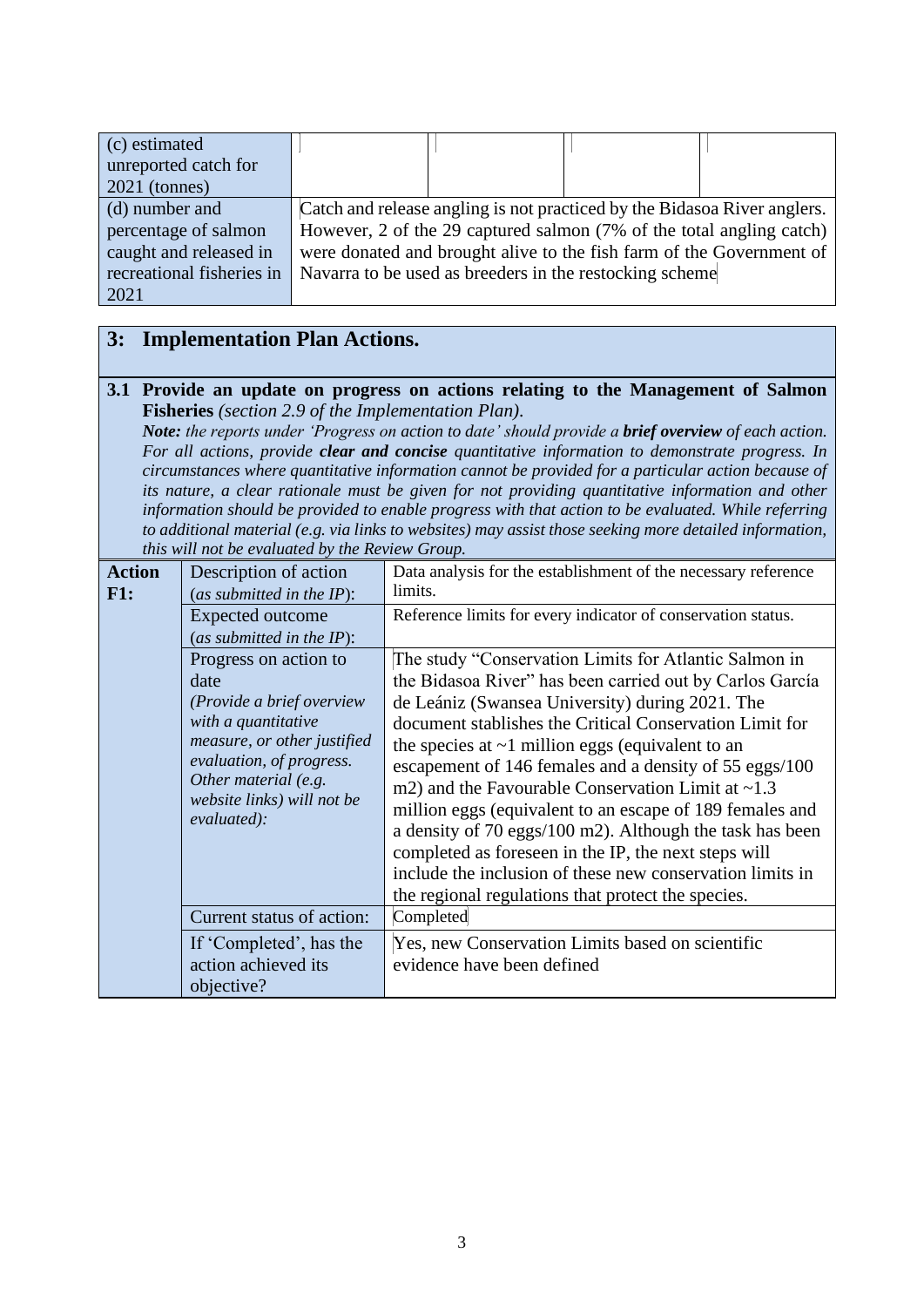| <b>Action</b><br>F2: | Description of action<br>(as submitted in the $IP$ ):                                                       | Annual monitoring of the species, based on:<br>(1) Collection of biometric and biological data of every<br>salmon captured on recreational fishing.<br>(2) Collection of biometric and biological data of every                                     |
|----------------------|-------------------------------------------------------------------------------------------------------------|-----------------------------------------------------------------------------------------------------------------------------------------------------------------------------------------------------------------------------------------------------|
|                      |                                                                                                             | spawner salmon passing the salmon trap.<br>(3) Electrofishing surveys on juvenile production areas.<br>(4) Monitoring of redds and spawners.<br>(5) Collection of biometric and biological data of every                                            |
|                      |                                                                                                             | salmon passing the salmon trap.<br>(6) Setup of a smolts control system.<br>(7) To collect biometric and biological data of smolts<br>captured.                                                                                                     |
|                      |                                                                                                             | (8) Annual estimation of the conservation status of the salmon<br>stock.<br>(9) Monitoring of the sanitary status.<br>Preparation of protocols for the above actions.<br>(10)                                                                       |
|                      | <b>Expected outcome</b>                                                                                     | Data for stock trend analysis and evaluation.                                                                                                                                                                                                       |
|                      | (as submitted in the $IP$ ):<br>Progress on action to<br>date                                               | 1) Biometric data (LF and weight), scale samples for age<br>determination and biological samples for sex                                                                                                                                            |
|                      | (Provide a brief overview<br>with a quantitative<br>measure, or other justified<br>evaluation, of progress. | determination, were collected for 29 salmon caught in the<br>2021 angling season. 100% of the expected outcome has<br>been achieved.                                                                                                                |
|                      | Other material (e.g.<br>website links) will not be<br>evaluated):                                           | 2) Biometric data (LF and weight), scale samples for age<br>determination and biological samples for sex<br>determination (until august), were collected for 181                                                                                    |
|                      |                                                                                                             | spawning salmon passing the Salmonid Monitoring<br>Station (fish trap) in 2021. 100% of the expected outcome<br>has been achieved.                                                                                                                  |
|                      |                                                                                                             | 3) There have been 31 electrofishing surveys on juvenile<br>production areas. 100% of the expected outcome has been<br>achieved.                                                                                                                    |
|                      |                                                                                                             | 4) During the 2021 redd monitoring campaign, no redds<br>were observed in spawning areas downstream of the<br>monitoring station due to the high flows (floods in                                                                                   |
|                      |                                                                                                             | November were historical in the lower Bidasoa<br>catchment). However, since the campaign was conducted,<br>it is considered that 100% of the expected outcome has                                                                                   |
|                      |                                                                                                             | been achieved.<br>5) Biometric data (LF and weight), scale samples for age<br>determination and biological samples for sex                                                                                                                          |
|                      |                                                                                                             | determination (until august), were collected for 181<br>spawning salmon passing the Salmonid Monitoring<br>Station (fish trap) in 2021. 100% of the expected outcome                                                                                |
|                      |                                                                                                             | has been achieved.<br>6) Use of the rotary screw trap to control de smolts<br>production in the basin was discarded in 2017 due to the<br>many problems that have been encountered in its set up<br>and use. During 2019 a new system, based on the |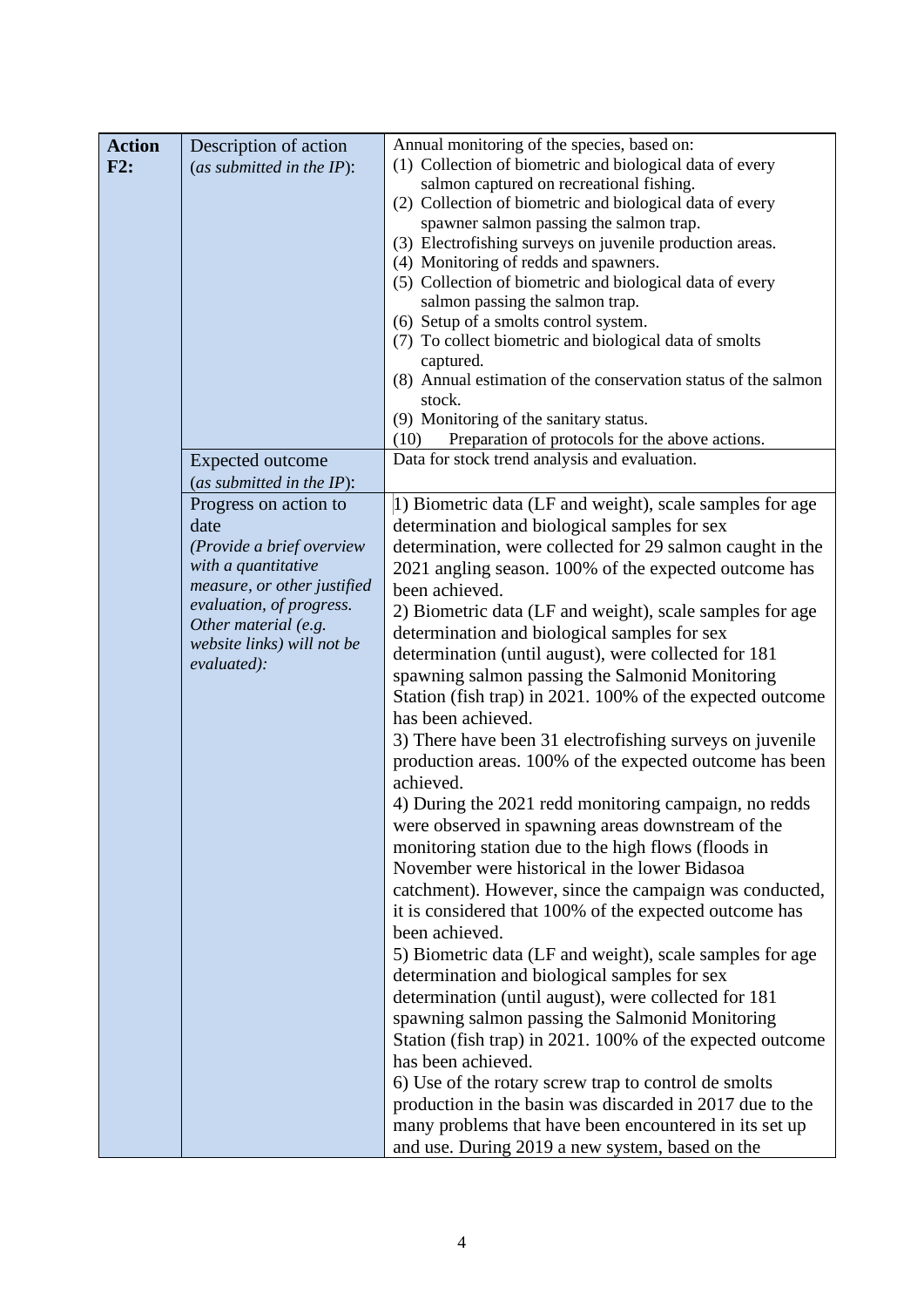|               |                                                       | counting of the smolts trapped in the most downstream<br>hydroelectric channel, was implemented and is being<br>used since, also in 2021. 100% of the expected outcome<br>has been achieved.<br>7) For the second year, the new system to control de<br>smolts production in the basin was successfully used. The<br>system is based on the counting of the smolts trapped in<br>the most downstream hydroelectric canal, through the use<br>of a fish pump connected to a fish counter, that release<br>the smolts trapped in the canal safely to the river. Number<br>of smolts and biometric data were collected. 100% of the<br>expected outcome has been achieved.<br>8) The conservation status of the salmon stock in the<br>Bidasoa River has been estimated. Following the<br>indicators proposed in the Salmon Management Plan for<br>the period 2019-2024, the salmon stock in Bidasoa River<br>is Unfavourable. 100% of the expected outcome has been<br>achieved.<br>9) All spawners transferred to the fish farm have been<br>treated preventively with antibiotics. On the fish farm<br>there is a protocol for sanitary status monitoring and<br>prophylactic treatments. 100% of the expected outcome<br>has been achieved. All salmon passing the fish trap were<br>monitored for sea lice and Red Vent Syndrome. 100% of<br>the expected outcome has been achieved.<br>10) All the foreseen protocols to carry out the above<br>actions have been prepared. 100% of the expected<br>outcome has been achieved. |
|---------------|-------------------------------------------------------|-----------------------------------------------------------------------------------------------------------------------------------------------------------------------------------------------------------------------------------------------------------------------------------------------------------------------------------------------------------------------------------------------------------------------------------------------------------------------------------------------------------------------------------------------------------------------------------------------------------------------------------------------------------------------------------------------------------------------------------------------------------------------------------------------------------------------------------------------------------------------------------------------------------------------------------------------------------------------------------------------------------------------------------------------------------------------------------------------------------------------------------------------------------------------------------------------------------------------------------------------------------------------------------------------------------------------------------------------------------------------------------------------------------------------------------------------------------------------------------------------------------------------------------|
|               | Current status of action:                             | Completed                                                                                                                                                                                                                                                                                                                                                                                                                                                                                                                                                                                                                                                                                                                                                                                                                                                                                                                                                                                                                                                                                                                                                                                                                                                                                                                                                                                                                                                                                                                         |
|               |                                                       |                                                                                                                                                                                                                                                                                                                                                                                                                                                                                                                                                                                                                                                                                                                                                                                                                                                                                                                                                                                                                                                                                                                                                                                                                                                                                                                                                                                                                                                                                                                                   |
|               | If 'Completed', has the<br>action achieved its        | Yes, the action objective has been achieved                                                                                                                                                                                                                                                                                                                                                                                                                                                                                                                                                                                                                                                                                                                                                                                                                                                                                                                                                                                                                                                                                                                                                                                                                                                                                                                                                                                                                                                                                       |
|               | objective?                                            |                                                                                                                                                                                                                                                                                                                                                                                                                                                                                                                                                                                                                                                                                                                                                                                                                                                                                                                                                                                                                                                                                                                                                                                                                                                                                                                                                                                                                                                                                                                                   |
| <b>Action</b> |                                                       | Establishment of the annual total authorized catch (TAC) and                                                                                                                                                                                                                                                                                                                                                                                                                                                                                                                                                                                                                                                                                                                                                                                                                                                                                                                                                                                                                                                                                                                                                                                                                                                                                                                                                                                                                                                                      |
| <b>F3:</b>    | Description of action<br>(as submitted in the $IP$ ): | the multi-sea-winter protection measures.                                                                                                                                                                                                                                                                                                                                                                                                                                                                                                                                                                                                                                                                                                                                                                                                                                                                                                                                                                                                                                                                                                                                                                                                                                                                                                                                                                                                                                                                                         |
|               | <b>Expected outcome</b>                               | Annual estimate of the total authorized catch.                                                                                                                                                                                                                                                                                                                                                                                                                                                                                                                                                                                                                                                                                                                                                                                                                                                                                                                                                                                                                                                                                                                                                                                                                                                                                                                                                                                                                                                                                    |
|               | (as submitted in the $IP$ ):                          |                                                                                                                                                                                                                                                                                                                                                                                                                                                                                                                                                                                                                                                                                                                                                                                                                                                                                                                                                                                                                                                                                                                                                                                                                                                                                                                                                                                                                                                                                                                                   |
|               | Progress on action to                                 | The total authorized catch (TAC) for the 2021 season was                                                                                                                                                                                                                                                                                                                                                                                                                                                                                                                                                                                                                                                                                                                                                                                                                                                                                                                                                                                                                                                                                                                                                                                                                                                                                                                                                                                                                                                                          |
|               | date                                                  | set at 51 salmon caught and the multi-sea-winter (MSW)                                                                                                                                                                                                                                                                                                                                                                                                                                                                                                                                                                                                                                                                                                                                                                                                                                                                                                                                                                                                                                                                                                                                                                                                                                                                                                                                                                                                                                                                            |
|               | (Provide a brief overview                             | protection measure was stablished at 16 MSW salmon.                                                                                                                                                                                                                                                                                                                                                                                                                                                                                                                                                                                                                                                                                                                                                                                                                                                                                                                                                                                                                                                                                                                                                                                                                                                                                                                                                                                                                                                                               |
|               | with a quantitative                                   | When 80% of the MSW TAC were caught (13 MSW                                                                                                                                                                                                                                                                                                                                                                                                                                                                                                                                                                                                                                                                                                                                                                                                                                                                                                                                                                                                                                                                                                                                                                                                                                                                                                                                                                                                                                                                                       |
|               | measure, or other justified                           | salmon), the angling season was closed for a week. The                                                                                                                                                                                                                                                                                                                                                                                                                                                                                                                                                                                                                                                                                                                                                                                                                                                                                                                                                                                                                                                                                                                                                                                                                                                                                                                                                                                                                                                                            |
|               | evaluation, of progress.                              | expected outcome has been achieved.                                                                                                                                                                                                                                                                                                                                                                                                                                                                                                                                                                                                                                                                                                                                                                                                                                                                                                                                                                                                                                                                                                                                                                                                                                                                                                                                                                                                                                                                                               |
|               | Other material (e.g.                                  |                                                                                                                                                                                                                                                                                                                                                                                                                                                                                                                                                                                                                                                                                                                                                                                                                                                                                                                                                                                                                                                                                                                                                                                                                                                                                                                                                                                                                                                                                                                                   |
|               | website links) will not be                            |                                                                                                                                                                                                                                                                                                                                                                                                                                                                                                                                                                                                                                                                                                                                                                                                                                                                                                                                                                                                                                                                                                                                                                                                                                                                                                                                                                                                                                                                                                                                   |
|               | evaluated):                                           |                                                                                                                                                                                                                                                                                                                                                                                                                                                                                                                                                                                                                                                                                                                                                                                                                                                                                                                                                                                                                                                                                                                                                                                                                                                                                                                                                                                                                                                                                                                                   |
|               | Current status of action:                             | Completed                                                                                                                                                                                                                                                                                                                                                                                                                                                                                                                                                                                                                                                                                                                                                                                                                                                                                                                                                                                                                                                                                                                                                                                                                                                                                                                                                                                                                                                                                                                         |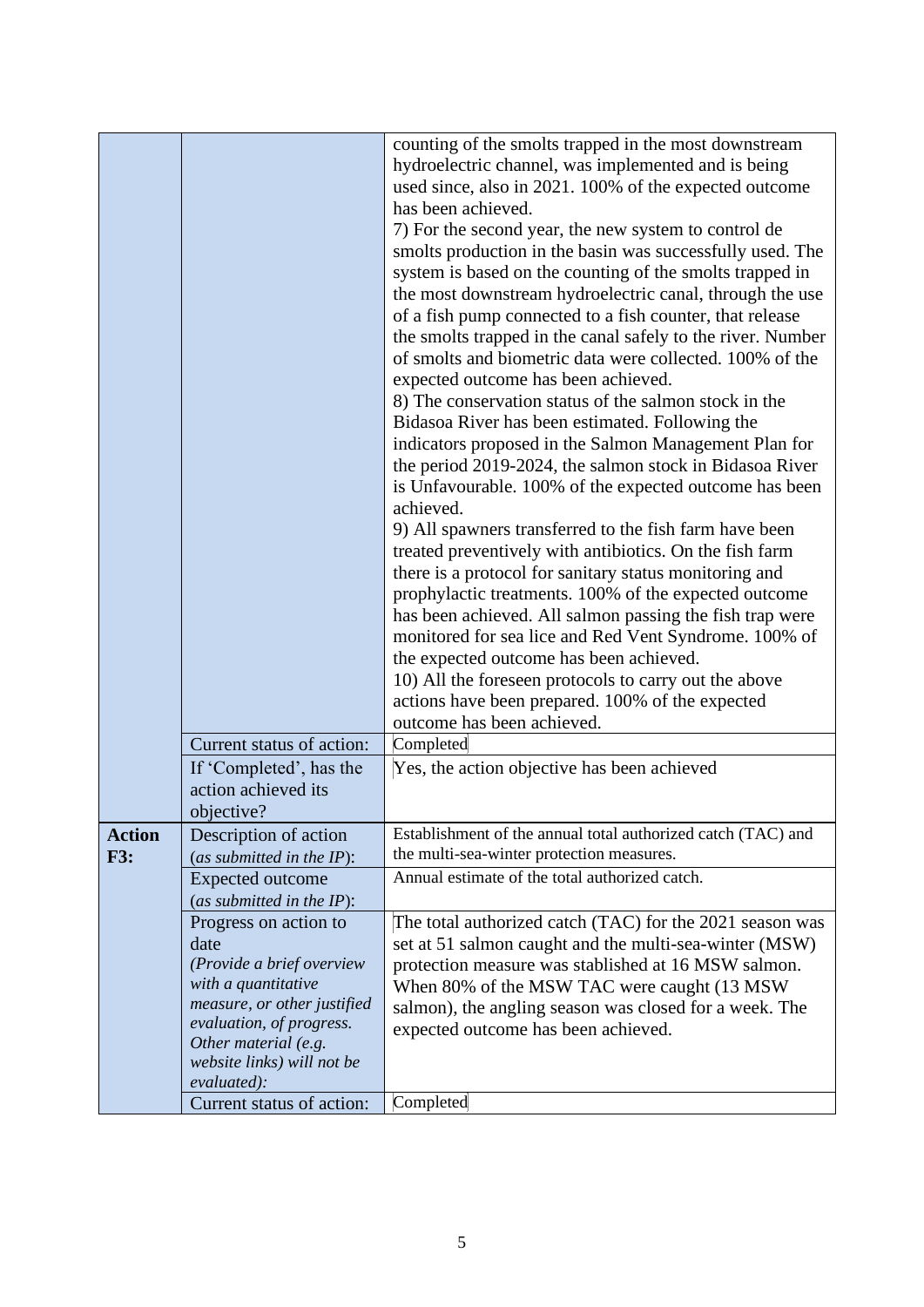| <b>Action</b> | If 'Completed', has the<br>action achieved its<br>objective?<br>Description of action                                                                                                                                                          | Yes, the action has achieved its objective. This year, the<br>annual catches did not reach the TAC, so the season was<br>closed the 31th of July with only 29 salmon caught.<br>Before that, the MSW protection measure entered into<br>action when the 13th MSW salmon was caught and<br>angling was banned for a week between 13th and 19th of<br>June (both included).<br>Socio-economic study of the angling activity in Bidasoa River                                                                                                                                                                                                                                                                                                                                                                                                                                                                                                                                                                                                                                                                                                                                                      |
|---------------|------------------------------------------------------------------------------------------------------------------------------------------------------------------------------------------------------------------------------------------------|-------------------------------------------------------------------------------------------------------------------------------------------------------------------------------------------------------------------------------------------------------------------------------------------------------------------------------------------------------------------------------------------------------------------------------------------------------------------------------------------------------------------------------------------------------------------------------------------------------------------------------------------------------------------------------------------------------------------------------------------------------------------------------------------------------------------------------------------------------------------------------------------------------------------------------------------------------------------------------------------------------------------------------------------------------------------------------------------------------------------------------------------------------------------------------------------------|
| F4:           | (as submitted in the $IP$ ):                                                                                                                                                                                                                   |                                                                                                                                                                                                                                                                                                                                                                                                                                                                                                                                                                                                                                                                                                                                                                                                                                                                                                                                                                                                                                                                                                                                                                                                 |
|               | <b>Expected outcome</b><br>(as submitted in the IP):                                                                                                                                                                                           | An study dedicated to the socio-economic drivers behind the<br>angling activity in Bidasoa River                                                                                                                                                                                                                                                                                                                                                                                                                                                                                                                                                                                                                                                                                                                                                                                                                                                                                                                                                                                                                                                                                                |
|               | Progress on action to<br>date<br>(Provide a brief overview<br>with a quantitative<br>measure, or other justified<br>evaluation, of progress.<br>Other material (e.g.<br>website links) will not be<br>evaluated):<br>Current status of action: | This action is foreseen to be implemented in 2023, but<br>progress has been done since 2018, gathering<br>socioeconomic data about the angling activity.<br>Until 2018, anglers only needed an angling license to<br>legally catch salmon in Navarra. This license allowed<br>fishing any authorized fish species and anywhere in the<br>region where angling was allowed, so this system did not<br>allow discriminating information regarding salmon<br>fishing in particular. However, in 2018 a new permit<br>system was introduced to specifically fish for salmon in<br>Bidasoa River. When anglers apply for the permit,<br>provide data that allow the analysis of the angling activity<br>in Bidasoa River (origin of anglers, gender, number of<br>days, etc.). A preliminary analysis has been carried out<br>with the data of the first four seasons (2018-2021) that<br>give information also about the angling effort, dates, etc.<br>but the study will be continued during coming years to<br>adequately allow the assessment of the activity and its<br>trends. At the moment, the action is in progress, as the<br>information will be gathered on a yearly basis.<br>Ongoing |
|               | If 'Completed', has the                                                                                                                                                                                                                        | The action is achieving its objective, as now the socio-                                                                                                                                                                                                                                                                                                                                                                                                                                                                                                                                                                                                                                                                                                                                                                                                                                                                                                                                                                                                                                                                                                                                        |
|               | action achieved its                                                                                                                                                                                                                            | economic drivers behind the angling activity in Bidasoa                                                                                                                                                                                                                                                                                                                                                                                                                                                                                                                                                                                                                                                                                                                                                                                                                                                                                                                                                                                                                                                                                                                                         |
|               | objective?                                                                                                                                                                                                                                     | River are better understood.                                                                                                                                                                                                                                                                                                                                                                                                                                                                                                                                                                                                                                                                                                                                                                                                                                                                                                                                                                                                                                                                                                                                                                    |

### **3.2 Provide an update on progress on actions relating to Habitat Protection and Restoration** *(section 3.5 of the Implementation Plan).*

*Note: the reports under 'Progress on action to date' should provide a brief overview of each action. For all actions, provide clear and concise quantitative information to demonstrate progress. In circumstances where quantitative information cannot be provided for a particular action because of its nature, a clear rationale must be given for not providing quantitative information and other information should be provided to enable progress with that action to be evaluated. While referring to additional material (e.g. via links to websites) may assist those seeking more detailed information, this will not be evaluated by the Review Group.*

| Action      | Description of action     | Update of the salmonid mesohabitat maps. |
|-------------|---------------------------|------------------------------------------|
| $\vert$ H1: | (as submitted in the IP): |                                          |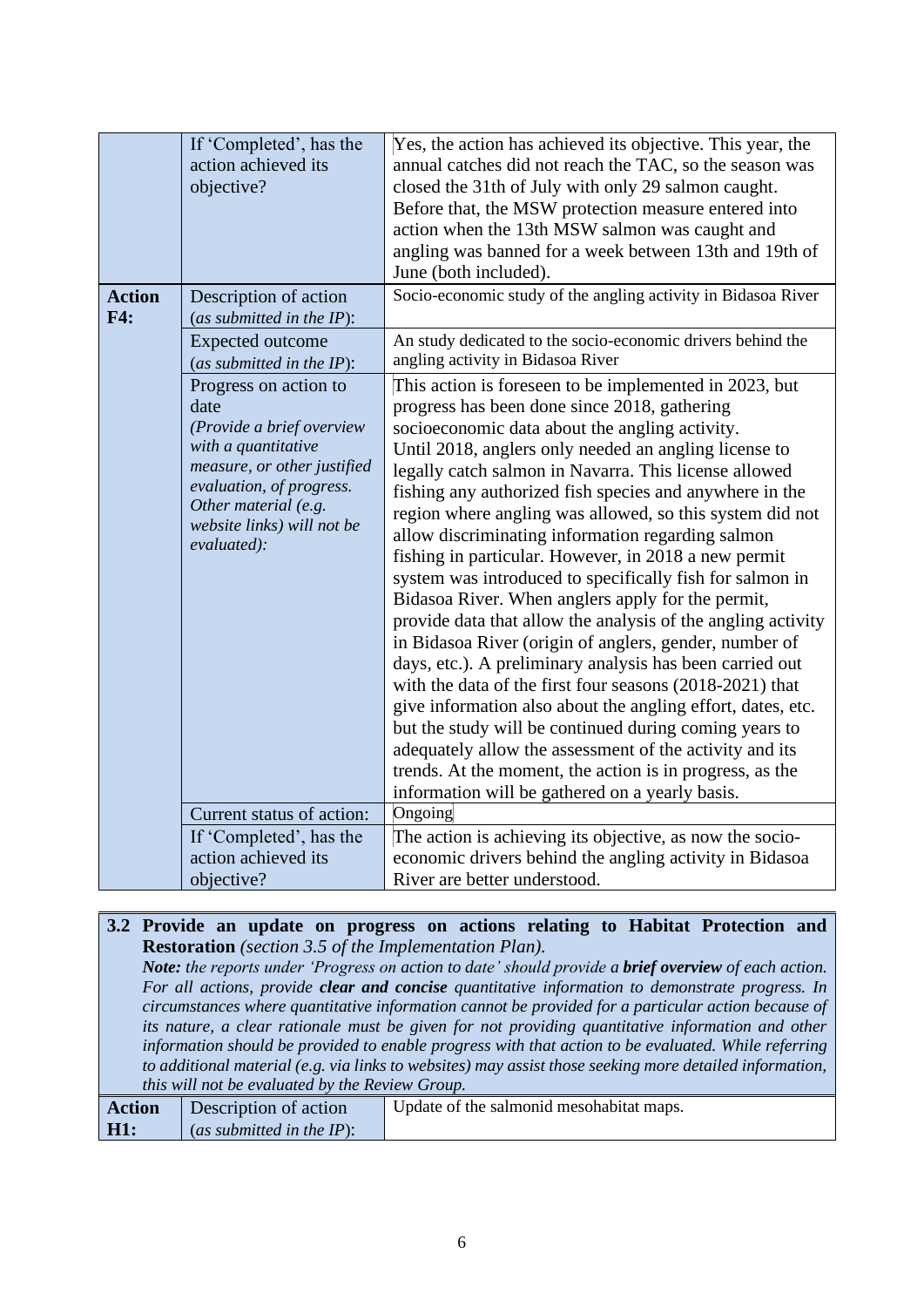|                      | <b>Expected outcome</b><br>(as submitted in the $IP$ ):<br>Progress on action to<br>date<br>(Provide a brief overview<br>with a quantitative<br>measure, or other justified<br>evaluation, of progress.<br>Other material (e.g.<br>website links) will not be<br>evaluated):<br>Current status of action:<br>If 'Completed', has the | An updated GIS database and maps. This information will be<br>used to report the impact assessment of any construction that<br>could affect the important salmonid mesohabitats identified<br>Not yet started. This action is foreseen to be<br>implemented in 2022.<br>Not started                                                                                                                                                                                                                                                                                                                                                                                                                                                                                                                                                                                                                                                                                                                                                                                                                                                                                                                                                                                                                                                                                                                                                                                                                                                                                                                                                                                                                                  |
|----------------------|--------------------------------------------------------------------------------------------------------------------------------------------------------------------------------------------------------------------------------------------------------------------------------------------------------------------------------------|----------------------------------------------------------------------------------------------------------------------------------------------------------------------------------------------------------------------------------------------------------------------------------------------------------------------------------------------------------------------------------------------------------------------------------------------------------------------------------------------------------------------------------------------------------------------------------------------------------------------------------------------------------------------------------------------------------------------------------------------------------------------------------------------------------------------------------------------------------------------------------------------------------------------------------------------------------------------------------------------------------------------------------------------------------------------------------------------------------------------------------------------------------------------------------------------------------------------------------------------------------------------------------------------------------------------------------------------------------------------------------------------------------------------------------------------------------------------------------------------------------------------------------------------------------------------------------------------------------------------------------------------------------------------------------------------------------------------|
| <b>Action</b><br>H2: | action achieved its<br>objective?<br>Description of action<br>(as submitted in the $IP$ ):                                                                                                                                                                                                                                           | (1) Evaluation of the permeability of 7 obstacles or fish-ways<br>carried out.                                                                                                                                                                                                                                                                                                                                                                                                                                                                                                                                                                                                                                                                                                                                                                                                                                                                                                                                                                                                                                                                                                                                                                                                                                                                                                                                                                                                                                                                                                                                                                                                                                       |
|                      | Expected outcome<br>(as submitted in the $IP$ ):<br>Progress on action to<br>date<br>(Provide a brief overview<br>with a quantitative<br>measure, or other justified<br>evaluation, of progress.<br>Other material (e.g.<br>website links) will not be<br>evaluated):                                                                | (2) Preparation and implementation of 12 new projects to<br>improve longitudinal connectivity.<br>Significant improvement of the river habitat accessible for<br>salmon.<br>Although the timescale of this action is 2019-2024, some<br>progress has been made so far:<br>1) The evaluation of the permeability of one obstacle<br>("Colector de Legasa" coded as BI-23 in the Obstacles<br>Data Base) has been carried out. Therefore, 14% of the<br>action (one out of seven) has been implemented so far.<br>2) Four new projects to improve longitudinal connectivity<br>were implemented in 2019: two dams of the Oronoz<br>Hydropower station ("Presa de la Central de Oronoz"<br>code BI-10, located in main Bidasoa River and "Presa del<br>túnel de la Central de Oronoz" coded BI-AR-05 and<br>located in Artesiaga stream, a tributary of Bidasoa River)<br>and the dam of "Molino de Elgorriaga" (code BI-EZ-10,<br>in Ezkurra River, one of the main tributaries of the<br>Bidasoa River) were demolished. In 2020 an obstacle was<br>eliminated ("Paso de colector Ezpelura" coded BI-EZ-<br>EZP-02) in Ezpelura river (tributary of Bidasoa). In 2021,<br>two more dams have been demolished in Onin river<br>("Presa panificadora Lesakarra", coded BI-ON-BO- and<br>"Presa del Molino Erdikoerrota", coded BI-ON-01) and<br>one in Marin river ("Presa del Molino de Ziga" coded BI-<br>MA-UR-01 in the Data Base). Both rivers (Onin and<br>Marin) are tributaries of the Bidasoa River. Besides, a<br>fish ramp was built also in 2021 in "Colector de Bera",<br>located in the main Bidasoa River. Therefore, 75% of the<br>action (nine out of twelve projects) has been implemented<br>so far. |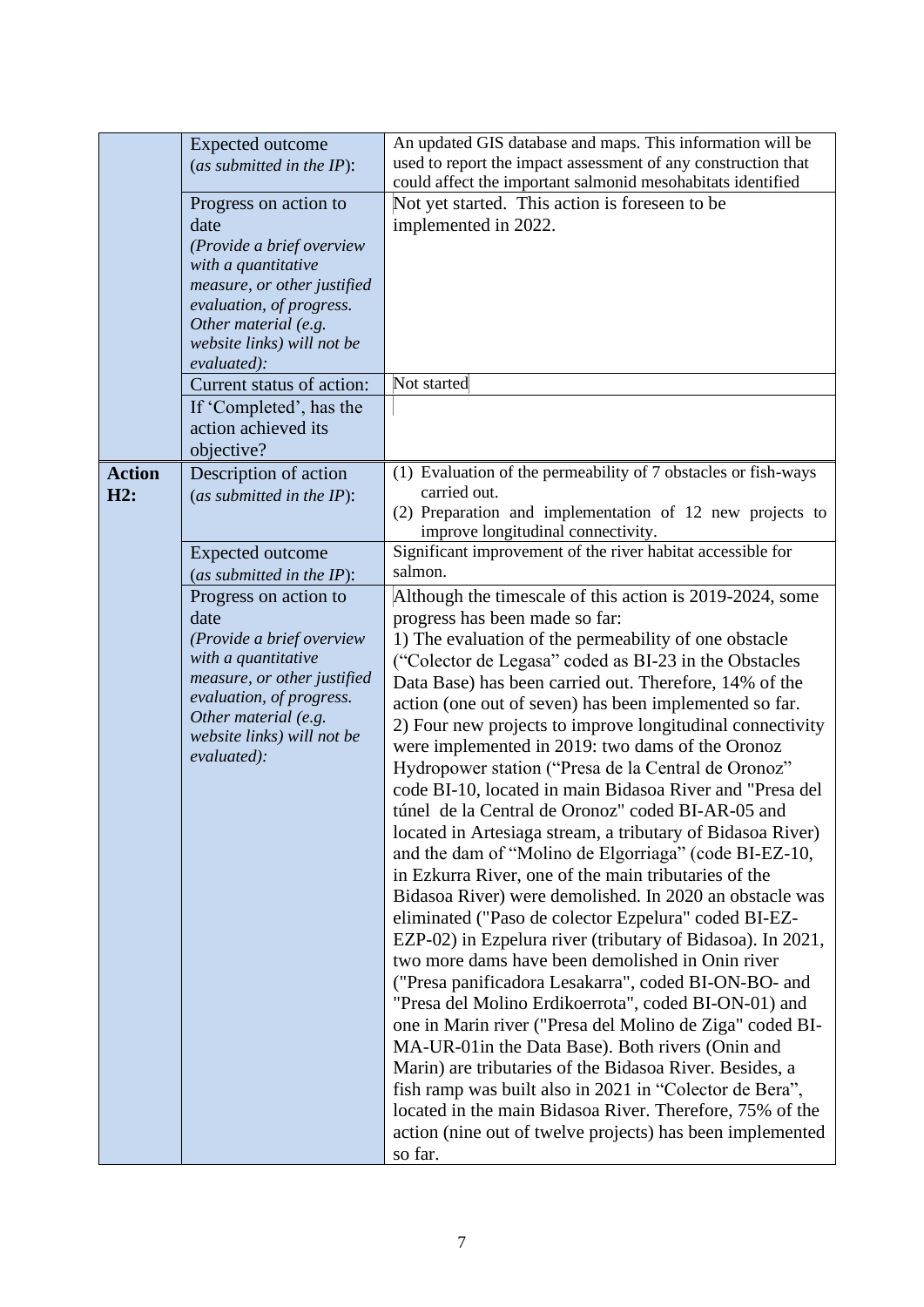|               | Current status of action:                          | Ongoing                                                         |
|---------------|----------------------------------------------------|-----------------------------------------------------------------|
|               | If 'Completed', has the                            | The radiotracking monitoring programme is proving that          |
|               | action achieved its                                | salmon are getting further and faster than ever in the          |
|               | objective?                                         | basin and already a significant improvement of the habitat      |
|               |                                                    | accessible and used by the species is being observed, but       |
|               |                                                    | more information will be gathered in coming years               |
| <b>Action</b> | Description of action                              | Study about the smolt mortality during the migration to the sea |
| H3:           | (as submitted in the $IP$ ):                       | in the hydropower turbines of the Bidasoa River basin           |
|               | <b>Expected outcome</b>                            | Study that would provide data about the smolt mortality in      |
|               | (as submitted in the $IP$ ):                       | hydropower turbines during the migration to the sea.            |
|               | Progress on action to                              | Not yet started. This action is foreseen to be                  |
|               | date                                               | implemented in 2023.                                            |
|               | (Provide a brief overview                          |                                                                 |
|               | with a quantitative                                |                                                                 |
|               | measure, or other justified                        |                                                                 |
|               | evaluation, of progress.                           |                                                                 |
|               | Other material (e.g.<br>website links) will not be |                                                                 |
|               | evaluated):                                        |                                                                 |
|               | Current status of action:                          | Not started                                                     |
|               | If 'Completed', has the                            |                                                                 |
|               | action achieved its                                |                                                                 |
|               | objective?                                         |                                                                 |

### **3.3 Provide an update on progress on actions relating to Aquaculture, Introductions and Transfers and Transgenics** *(section 4.11 of the Implementation Plan).*

*Note: the reports under 'Progress on action to date' should provide a brief overview of each action. For all actions, provide clear and concise quantitative information to demonstrate progress. In circumstances where quantitative information cannot be provided for a particular action because of its nature, a clear rationale must be given for not providing quantitative information and other information should be provided to enable progress with that action to be evaluated. While referring to additional material (e.g. via links to websites) may assist those seeking more detailed information, this will not be evaluated by the Review Group.*

| <b>Action</b> | Description of action        | Supplemental stocking of the Bidasoa River with salmon           |
|---------------|------------------------------|------------------------------------------------------------------|
| A1:           | (as submitted in the $IP$ ): | yearlings:                                                       |
|               |                              | (1) Selection and transfer of wild spawners from the fish trap   |
|               |                              | to the hatchery.                                                 |
|               |                              | (2) Artificial spawning and fry growth in captivity.             |
|               |                              | Differential tagging of fry according to stocking moment.<br>(3) |
|               |                              | (4) Supplemental stocking in the Bidasoa River and tributaries,  |
|               |                              | following the annual stocking plan.                              |
|               | Expected outcome             | Increase of the emigrating smolt population and returning        |
|               | (as submitted in the $IP$ ): | salmons.                                                         |
|               | Progress on action to        | 1) 13 females and 20 males were selected in the Salmonid         |
|               | date                         | Monitoring Station in 2020 and transferred to the                |
|               | (Provide a brief overview    | hatchery for the 2021 fry production. Therefore, the             |
|               | with a quantitative          | expected outcome has been achieved.                              |
|               | measure, or other justified  | 2) 217,796 eggs were obtained and they produced                  |
|               | evaluation, of progress.     | 119,808 fry. The expected outcome has been achieved.             |
|               | Other material (e.g.         |                                                                  |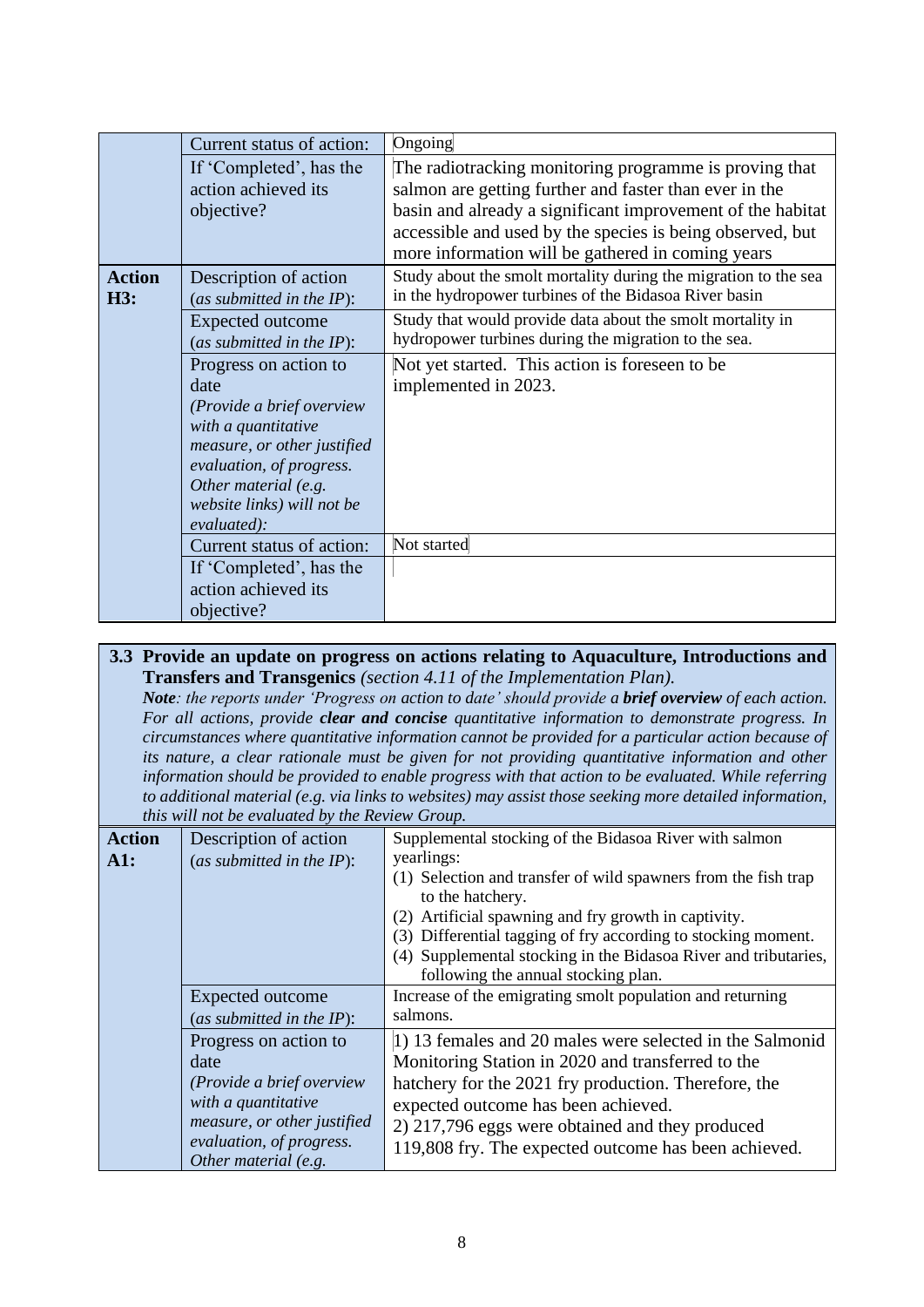|               | website links) will not be<br>evaluated):                    | 3) All juvenile salmon fish stocked into Bidasoa River are<br>tagged. Fry stocked in June-July are adipose clipped<br>(ADC) while parr stocked in autumn are tagged with<br>CWT+ADC. Differential DCWTsq marking according to<br>the origin (different females, MSWxMSW, MSWx1SW<br>and 1SWx1SW crossing, etc.) is carried out. The<br>expected outcome has been achieved.<br>4) In 2021, 102,400 salmon fry and 17,408 autumn parr<br>were stocked in the Bidasoa River and its tributaries. The<br>expected outcome has been achieved. |
|---------------|--------------------------------------------------------------|------------------------------------------------------------------------------------------------------------------------------------------------------------------------------------------------------------------------------------------------------------------------------------------------------------------------------------------------------------------------------------------------------------------------------------------------------------------------------------------------------------------------------------------|
|               | Current status of action:                                    | Completed                                                                                                                                                                                                                                                                                                                                                                                                                                                                                                                                |
|               | If 'Completed', has the<br>action achieved its<br>objective? | The number of emigrating smolts has been estimated for<br>the second year. Until those smolts do not return, the<br>achievement of the action objective cannot be yet<br>assessed. The number of returning salmon seems to be<br>stable.                                                                                                                                                                                                                                                                                                 |
| <b>Action</b> | Description of action                                        | Genetic characterization of the salmon population                                                                                                                                                                                                                                                                                                                                                                                                                                                                                        |
| A2:           | (as submitted in the $IP$ ):                                 |                                                                                                                                                                                                                                                                                                                                                                                                                                                                                                                                          |
|               |                                                              | Study of the genetic characterization of the salmon population                                                                                                                                                                                                                                                                                                                                                                                                                                                                           |
|               | <b>Expected outcome</b>                                      |                                                                                                                                                                                                                                                                                                                                                                                                                                                                                                                                          |
|               | (as submitted in the $IP$ ):                                 |                                                                                                                                                                                                                                                                                                                                                                                                                                                                                                                                          |
|               | Progress on action to<br>date<br>(Provide a brief overview   | The genetic characterization of the salmon population<br>was carried out in 2020.                                                                                                                                                                                                                                                                                                                                                                                                                                                        |
|               | with a quantitative                                          |                                                                                                                                                                                                                                                                                                                                                                                                                                                                                                                                          |
|               | measure, or other justified                                  |                                                                                                                                                                                                                                                                                                                                                                                                                                                                                                                                          |
|               | evaluation, of progress.                                     |                                                                                                                                                                                                                                                                                                                                                                                                                                                                                                                                          |
|               | Other material (e.g.                                         |                                                                                                                                                                                                                                                                                                                                                                                                                                                                                                                                          |
|               |                                                              |                                                                                                                                                                                                                                                                                                                                                                                                                                                                                                                                          |
|               |                                                              |                                                                                                                                                                                                                                                                                                                                                                                                                                                                                                                                          |
|               | website links) will not be<br>evaluated):                    |                                                                                                                                                                                                                                                                                                                                                                                                                                                                                                                                          |
|               | Current status of action:                                    | Completed                                                                                                                                                                                                                                                                                                                                                                                                                                                                                                                                |
|               |                                                              |                                                                                                                                                                                                                                                                                                                                                                                                                                                                                                                                          |
|               | If 'Completed', has the                                      | Yes, the action has achieved its objective.                                                                                                                                                                                                                                                                                                                                                                                                                                                                                              |
|               | action achieved its<br>objective?                            |                                                                                                                                                                                                                                                                                                                                                                                                                                                                                                                                          |

# **4: Additional information required under the Convention**

4.1 Details of any laws, regulations and programmes that have been adopted or repealed since the last notification.

Annually, a regional law (Orden Foral de Vedas) regulates salmon fishing: defines the Authorized Total Catch (TAC) in the season, the closing date (if the TAC has not been reached before), MSW protection measures, fishing calendar, minimum size, baits, hooks, etc. In 2021 the regional law was OF 66E/2021.

As explained before, the radiotracking monitoring programme started in 2018 and the voluntary donations programme in 2019. Both continued in 2021 and it is expected they will also continue at least during 2022.

The Government of Navarre, together with other partners, has submitted a new LIFE project proposal (LIFE KANTAURIBAI) targeting the improvement of Atlantic Salmon (among other species) in the river catchments of the project area (Gipuzkoa, Navarre and Aquitaine). Foreseen